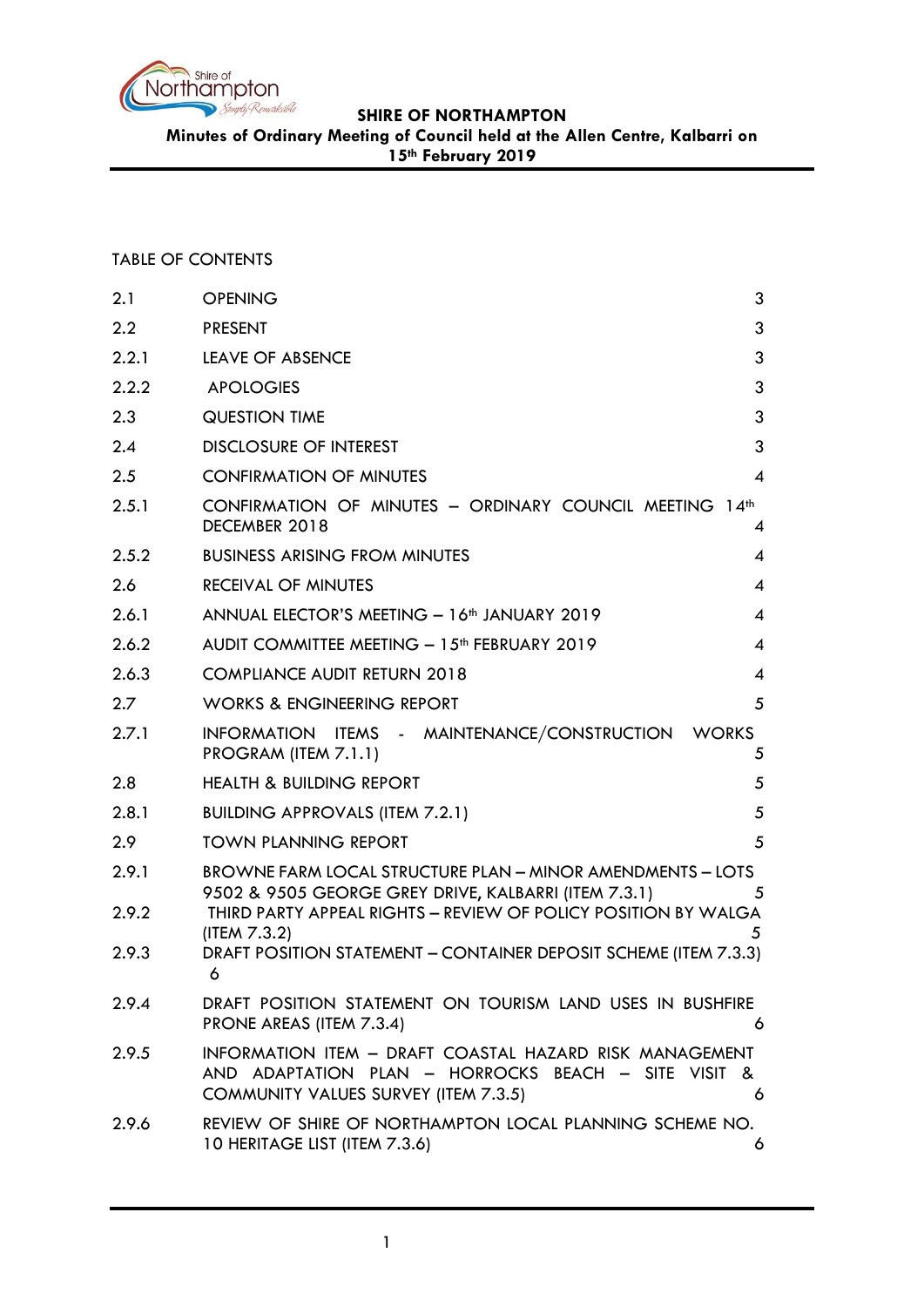

| Minutes of Ordinary Meeting of Council held at the Allen Centre, Kalbarri on<br>15th February 2019 |                                                                                                                                                                                                                     |    |  |  |
|----------------------------------------------------------------------------------------------------|---------------------------------------------------------------------------------------------------------------------------------------------------------------------------------------------------------------------|----|--|--|
| 2.9.7                                                                                              | REQUEST TO VARY A DEVELOPMENT APPROVAL CONDITION - PORT<br>GREGORY SOLAR AND WIND FARM/ENERGY FACILITY - VIC LOCATION<br>6945 (NO. 4601) & LOCATION 6687 (NO.5540) OGILVIE ROAD WEST,<br>YALLABATHARRA (ITEM 7.3.7) | 7  |  |  |
| 2.9.8                                                                                              | PROPOSED CARPORT - R-CODE VARIATIONS - LOT 920 (NO. 12)<br>GLIDDON AVENUE, KALBARRI (ITEM 7.3.8)                                                                                                                    | 7  |  |  |
| 2.9.9                                                                                              | SUMMARY OF PLANNING ITEMS (ITEM 7.3.9)                                                                                                                                                                              | 9  |  |  |
| 2.9.10                                                                                             | PROPOSED AMENDMENT TO MOBILE FOOD VAN DEVELOPMENT<br>APPROVAL - RESERVE 52436 GREY STREET AND USE OF ROAD RESERVES<br>(IFEM 7.3.10)                                                                                 | 9  |  |  |
| 2.10                                                                                               | <b>FINANCE REPORT</b>                                                                                                                                                                                               | 10 |  |  |
| 2.10.1                                                                                             | ACCOUNTS FOR PAYMENT (ITEM 7.4.1)                                                                                                                                                                                   | 10 |  |  |
| 2.10.2                                                                                             | MONTHLY FINANCIAL STATEMENTS - DECEMBER 2018 (ITEM 7.4.2)                                                                                                                                                           | 10 |  |  |
| 2.11                                                                                               | <b>ADMINISTRATION &amp; CORPORATE REPORT</b>                                                                                                                                                                        | 10 |  |  |
| 2.11.1                                                                                             | NORTHAMPTON BOWLING CLUB - RENEWAL OF LEASE (ITEM 7.5.1)                                                                                                                                                            | 10 |  |  |
| 2.11.2                                                                                             | ABRI VOSSOS OLHOS FILM (ITEM 7.5.3)                                                                                                                                                                                 | 11 |  |  |
| 2.11.3                                                                                             | NORTHAMPTON RSL BRANCH - RSL HALL RENOVATIONS (ITEM 7.5.3)                                                                                                                                                          | 11 |  |  |
| 2.11.4                                                                                             | BASIS OF RATES - RANCH COURT SUBDIVISION (ITEM 7.5.4)                                                                                                                                                               | 11 |  |  |
| 2.11.5                                                                                             | CLOSURE OF PORTION OF MITCHELL STREET, HORROCKS (ITEM 7.5.5)                                                                                                                                                        | 12 |  |  |
| 2.11.6                                                                                             | KALBARRI PUBLIC ACCESS WAY (PAW) IMPROVEMENTS (ITEM 7.5.6)                                                                                                                                                          | 12 |  |  |
| 2.11.7                                                                                             | RELOCATION OF RAILWAY CARRIAGE (ITEM 7.5.7)                                                                                                                                                                         | 12 |  |  |
| 2.12                                                                                               | SHIRE PRESIDENT'S REPORT                                                                                                                                                                                            | 12 |  |  |
| 2.13                                                                                               | DEPUTY PRESIDENT'S REPORT                                                                                                                                                                                           | 12 |  |  |
| 2.14                                                                                               | <b>COUNCILLORS' REPORTS</b>                                                                                                                                                                                         | 13 |  |  |
| 2.14.1                                                                                             | <b>CR SMITH</b>                                                                                                                                                                                                     | 13 |  |  |
| 2.15                                                                                               | <b>NEW ITEMS OF BUSINESS</b>                                                                                                                                                                                        | 13 |  |  |
| 2.15.1                                                                                             | FORMATION OF NEW SKATE AND SCOOTER PARK COMMITTEE -<br><b>HORROCKS BEACH</b>                                                                                                                                        | 13 |  |  |
| 2.15.2                                                                                             | NOMINATION OF KALBARRI ROADWISE COMMITTEE FOR AUSTRALIAN<br><b>AWARDS</b>                                                                                                                                           | 13 |  |  |
| 2.16                                                                                               | <b>NEXT MEETING OF COUNCIL</b>                                                                                                                                                                                      | 14 |  |  |
| 2.17                                                                                               | <b>CLOSURE</b>                                                                                                                                                                                                      | 14 |  |  |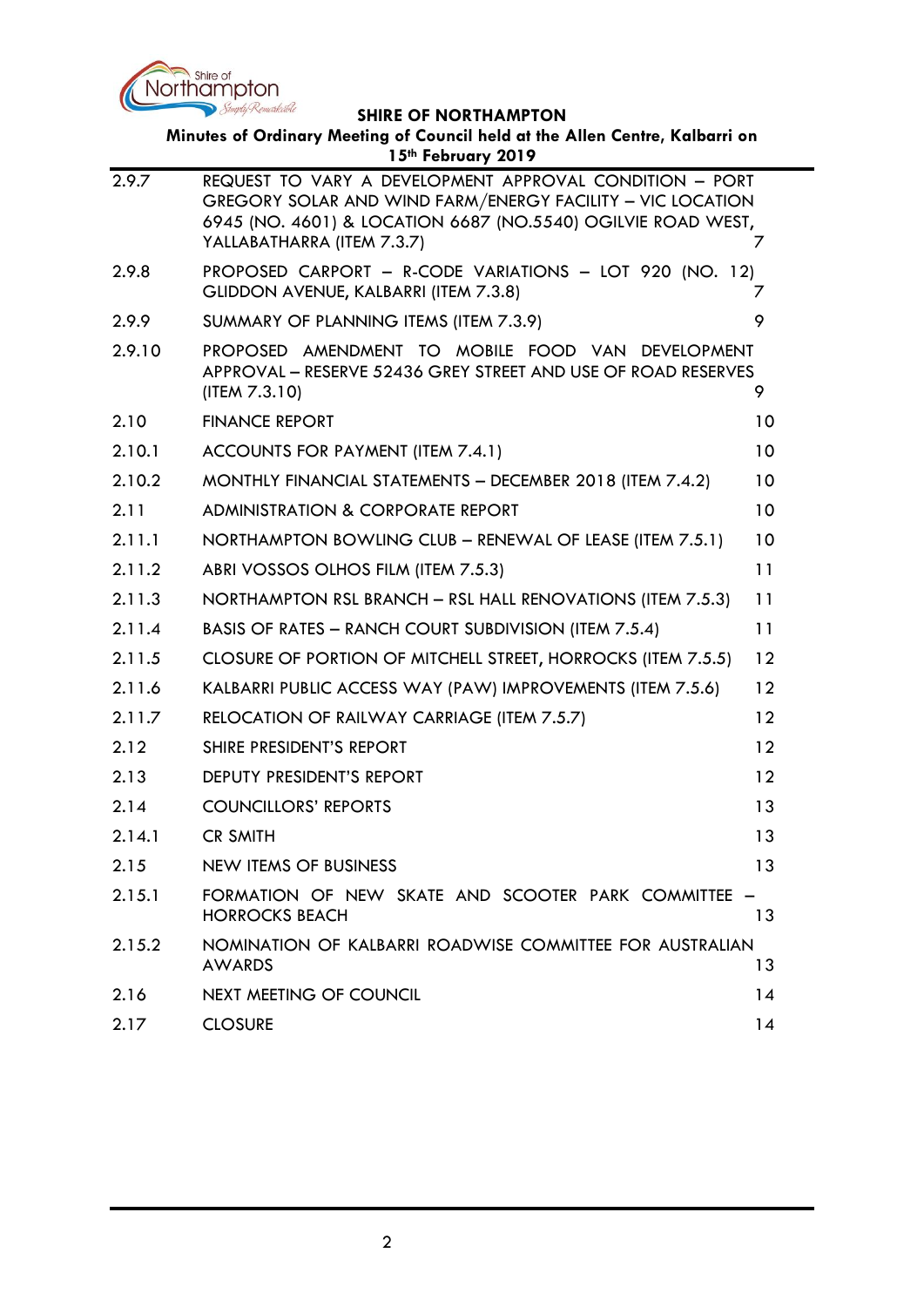

**Minutes of Ordinary Meeting of Council held at the Allen Centre, Kalbarri on** 

**15th February 2019**

### <span id="page-2-0"></span>**2.1 OPENING**

The President thanked all Councillors, staff and gallery present for their attendance and declared the meeting open at 1.01pm.

#### <span id="page-2-1"></span>**2.2 PRESENT**

| Cr C Simkin               | President                      | Northampton Ward |  |
|---------------------------|--------------------------------|------------------|--|
| Cr S Krakouer             | Deputy President               | Kalbarri Ward    |  |
| Cr S Stock-Standen        |                                | Northampton Ward |  |
| Cr T Carson               |                                | Northampton Ward |  |
| Cr R Suckling             |                                | Northampton Ward |  |
| Cr D Pike                 |                                | Kalbarri Ward    |  |
| Cr S Smith                |                                | Kalbarri Ward    |  |
| <b>Cr P Stewart</b>       |                                | Kalbarri Ward    |  |
| Mr Garry Keeffe           | <b>Chief Executive Officer</b> |                  |  |
| <b>Mr Grant Middleton</b> | Deputy Chief Executive Officer |                  |  |
| Mrs Deb Carson            | <b>Planning Officer</b>        |                  |  |
|                           |                                |                  |  |

<span id="page-2-2"></span>2.2.1 LEAVE OF ABSENCE

Nil

## <span id="page-2-3"></span>2.2.2 APOLOGIES

Cr Hay

#### <span id="page-2-4"></span>**2.3 QUESTION TIME**

Nil

### <span id="page-2-5"></span>**2.4 DISCLOSURE OF INTEREST**

Cr Krakouer declared a financial interest in Item 7.3.3 as he operates a business of a similar nature and may incur a financial gain or loss from the decision.

Cr Stock-Standen declared an impartiality interest in Item 7.3.7 as she is employed by the company to whom the application relates.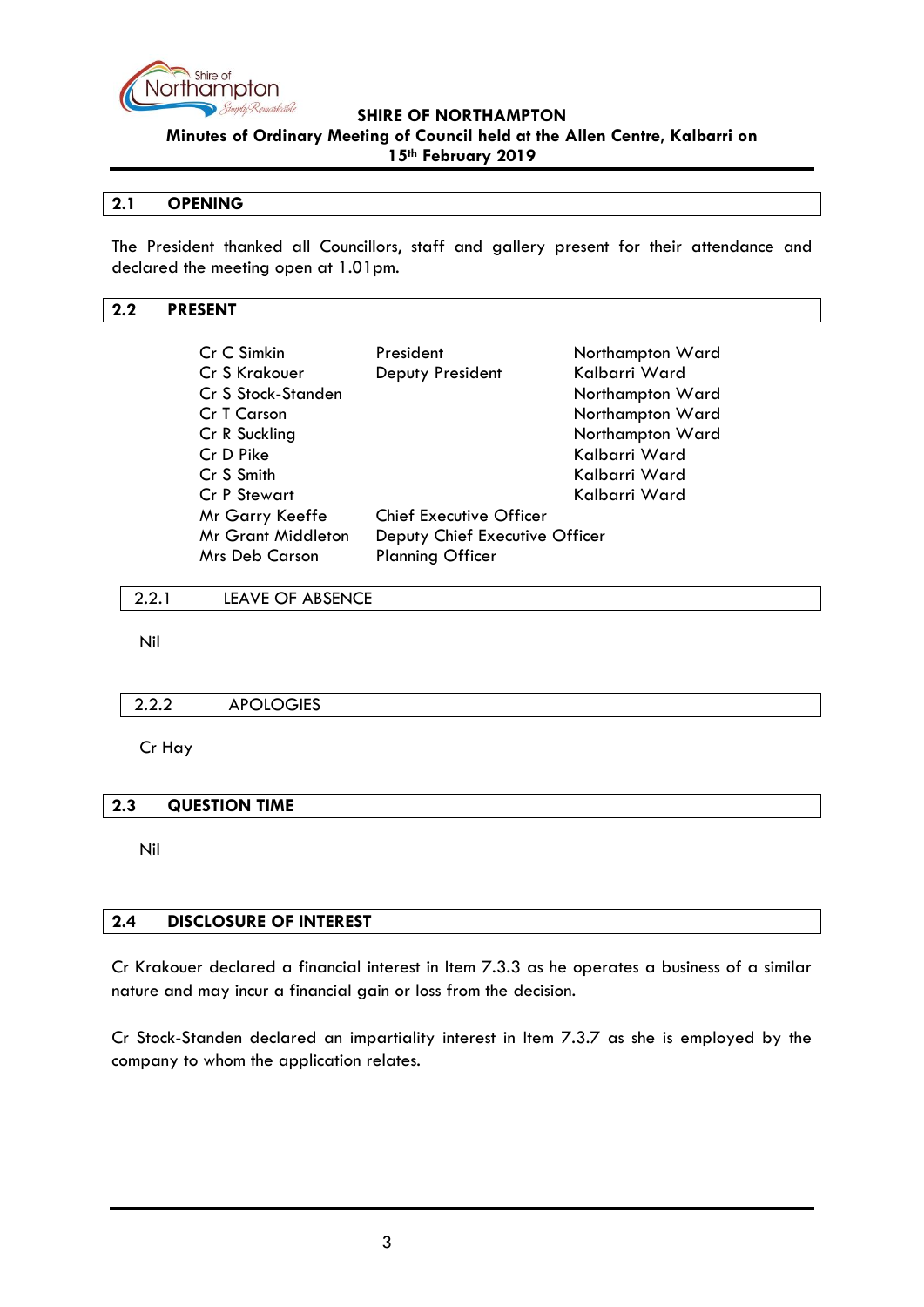

**Minutes of Ordinary Meeting of Council held at the Allen Centre, Kalbarri on 15th February 2019**

#### <span id="page-3-1"></span><span id="page-3-0"></span>**2.5 CONFIRMATION OF MINUTES**

2.5.1 CONFIRMATION OF MINUTES – ORDINARY COUNCIL MEETING 14th DECEMBER 2018

Moved Cr KRAKOUER, seconded Cr PIKE

That the minutes of the Ordinary Meeting of Council held on the 14<sup>th</sup> December 2018 be confirmed as a true and correct record.

CARRIED 8/0

<span id="page-3-2"></span>2.5.2 BUSINESS ARISING FROM MINUTES

Nil

#### <span id="page-3-4"></span><span id="page-3-3"></span>**2.6 RECEIVAL OF MINUTES**

2.6.1 ANNUAL ELECTOR'S MEETING - 16<sup>th</sup> JANUARY 2019

Moved Cr CARSON, seconded Cr STEWART

That the minutes of the Annual Electors Meeting held on the 16th January 2019 be received.

## CARRIED 8/0

#### <span id="page-3-5"></span>2.6.2 AUDIT COMMITTEE MEETING - 15<sup>th</sup> FEBRUARY 2019

Moved Cr SUCKLING, seconded Cr SMITH

That the minutes of the Audit Committee Meeting held on the 15th February 2019 be received.

CARRIED 8/0

#### <span id="page-3-6"></span>2.6.3 COMPLIANCE AUDIT RETURN 2018

Moved Cr CARSON, seconded Cr SUCKLING

That Council adopt the Compliance Audit Return 2018 as presented.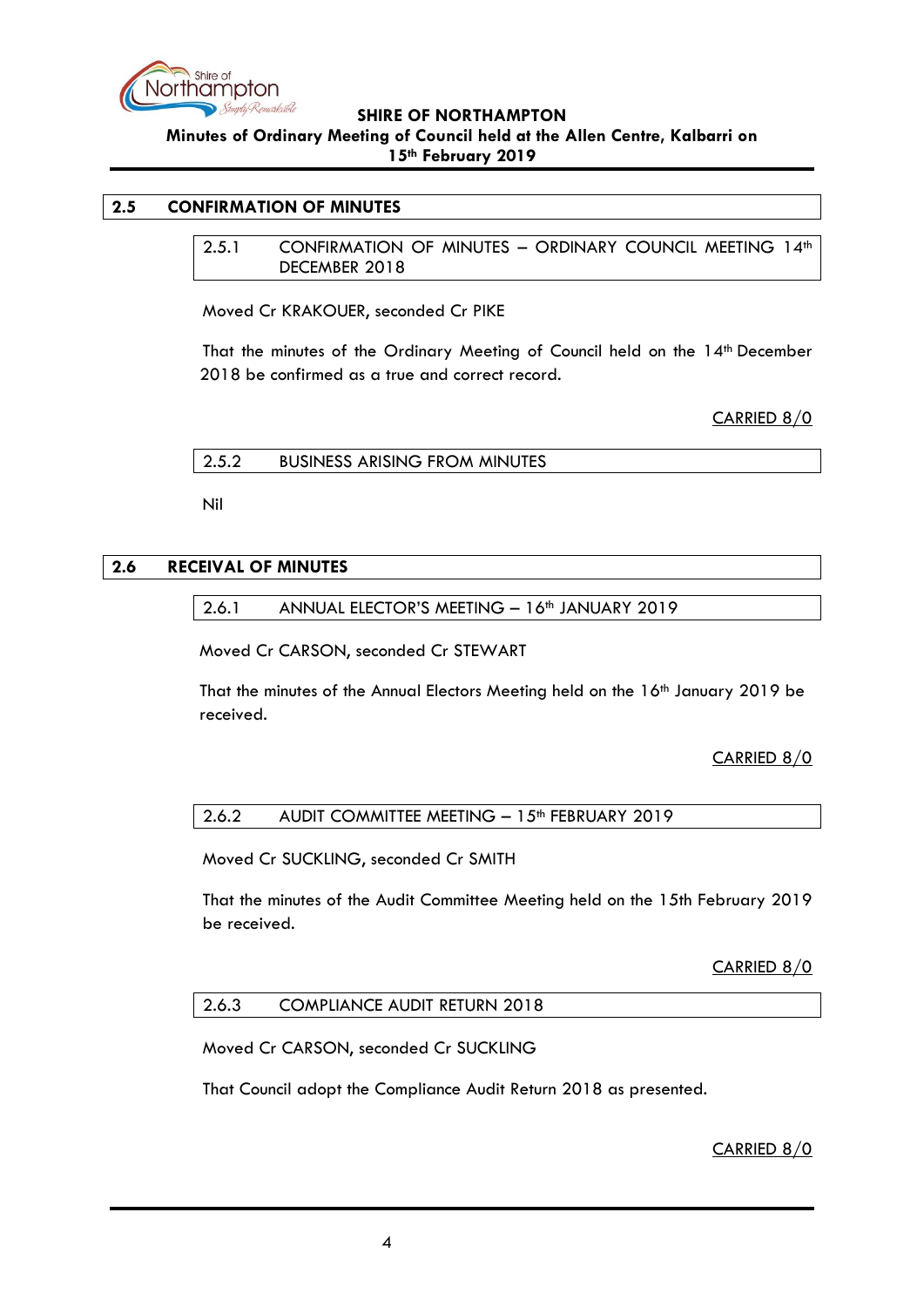

### <span id="page-4-1"></span><span id="page-4-0"></span>**2.7 WORKS & ENGINEERING REPORT**

2.7.1 INFORMATION ITEMS - MAINTENANCE/CONSTRUCTION WORKS PROGRAM (ITEM 7.1.1)

**Noted** 

## <span id="page-4-2"></span>**2.8 HEALTH & BUILDING REPORT**

<span id="page-4-3"></span>2.8.1 BUILDING APPROVALS (ITEM 7.2.1)

**Noted** 

## <span id="page-4-5"></span><span id="page-4-4"></span>**2.9 TOWN PLANNING REPORT**

### 2.9.1 BROWNE FARM LOCAL STRUCTURE PLAN – MINOR AMENDMENTS – LOTS 9502 & 9505 GEORGE GREY DRIVE, KALBARRI (ITEM 7.3.1)

Moved Cr STOCK-STANDEN, seconded Cr STEWART

That Council accept the amended structure plan for assessment, seek comments from relevant public authorities and refer to the Western Australian Planning Commission a copy of the amended structure plan and details of the consultation arrangements, in accordance with the regulation 18(1)(b) and (c) of Part 4 of the 'Deemed Provisions' of the *Planning and Development (Local Planning Schemes) Regulations* 2015.

## CARRIED 8/0

<span id="page-4-6"></span>2.9.2 THIRD PARTY APPEAL RIGHTS – REVIEW OF POLICY POSITION BY WALGA (ITEM 7.3.2)

Moved Cr PIKE, seconded Cr CARSON

That Council notify the Western Australian Local Government Association that it supports the preferred model of Third Party Appeals to the decisions made by a Development Assessment Panel, but does not support further expansion of Third Party Appeals without further consultation.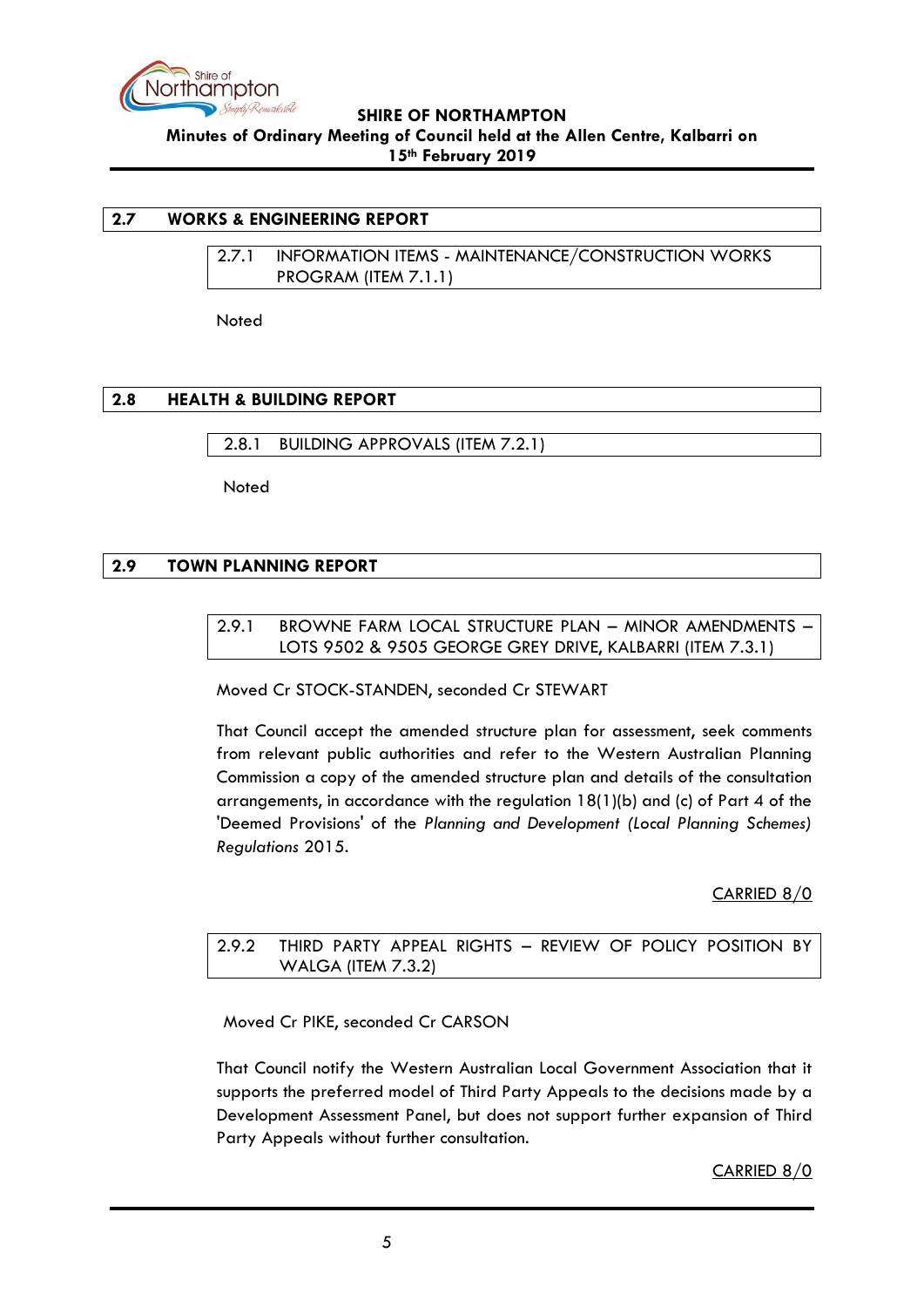

#### <span id="page-5-0"></span>**Minutes of Ordinary Meeting of Council held at the Allen Centre, Kalbarri on 15th February 2019**

2.9.3 DRAFT POSITION STATEMENT – CONTAINER DEPOSIT SCHEME (ITEM 7.3.3)

Moved Cr STOCK-STANDEN, seconded Cr STEWART

That Council:

- 1. Support the draft Position Statement for Container Deposit Scheme Infrastructure as presented; and
- 2. Adopt the model Local Planning Policy for Container Deposit Scheme Infrastructure, with hours to be amended in accordance with the Noise Abatement Act.

CARRIED 8/0

<span id="page-5-1"></span>2.9.4 DRAFT POSITION STATEMENT ON TOURISM LAND USES IN BUSHFIRE PRONE AREAS (ITEM 7.3.4)

Moved Cr PIKE, seconded Cr STEWART

That Council support the draft Position Statement on Tourism Land Uses in Bushfire Prone Areas and correspond with the Western Australian Planning Commission to this effect.

CARRIED 8/0

<span id="page-5-2"></span>2.9.5 INFORMATION ITEM – DRAFT COASTAL HAZARD RISK MANAGEMENT AND ADAPTATION PLAN – HORROCKS BEACH – SITE VISIT & COMMUNITY VALUES SURVEY (ITEM 7.3.5)

Noted.

<span id="page-5-3"></span>2.9.6 REVIEW OF SHIRE OF NORTHAMPTON LOCAL PLANNING SCHEME NO. 10 HERITAGE LIST (ITEM 7.3.6)

Moved Cr SUCKLING, seconded Cr STOCK-STANDEN

That Council resolve to support their previous motion Minute 12.9.1 made on 14 December 2018, to include the Railway Bridge (Place No. 142), based upon the new information provided**.**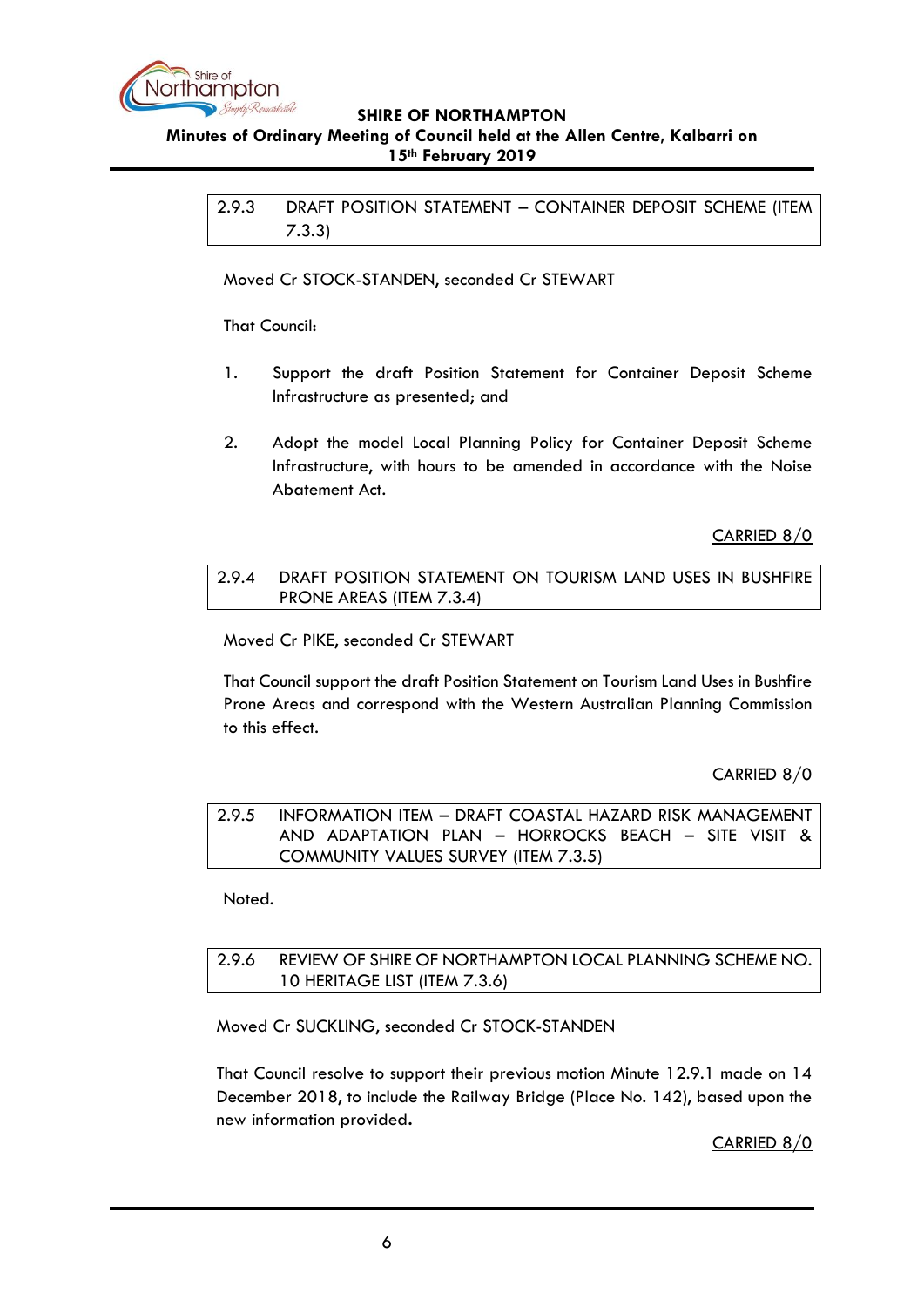

Cr Stock-Standen declared an impartiality interest in Item 7.3.7 as she is employed by the company that is the subject of this application, and departed the meeting at 1.37pm.

<span id="page-6-0"></span>2.9.7 REQUEST TO VARY A DEVELOPMENT APPROVAL CONDITION – PORT GREGORY SOLAR AND WIND FARM/ENERGY FACILITY – VIC LOCATION 6945 (NO. 4601) & LOCATION 6687 (NO.5540) OGILVIE ROAD WEST, YALLABATHARRA (ITEM 7.3.7)

Moved Cr CARSON, seconded Cr SUCKLING

That Council support the request of the Applicant to reduce the required firefighting unit capacity, and approve the variation of Condition No. 7 of D/A 2017-104, such that the Condition is reworded to:

"The applicant is to prepare, submit and implement a Bushfire Management Plan to the approval of the Local Government. This Bushfire Management Plan shall include the following:

- (a) a perimeter road around the outside of the solar farm so as to provide multidirectional escape routes in the event of a small localised fire at that location;
- (b) a firefighting unit with a minimum 800L water capacity be present on site and located within close proximity to any personnel present, during the periods of construction and any maintenance undertaken within restricted and prohibited burning periods.

The requirement for asset protection zones at the base of the wind turbines is not required subject to the above measures being included with the final Bushfire Management Plan."

CARRIED 7/0

Cr Stock-Standen returned to the meeting at 1.39pm.

#### <span id="page-6-1"></span>2.9.8 PROPOSED CARPORT – R-CODE VARIATIONS – LOT 920 (NO. 12) GLIDDON AVENUE, KALBARRI (ITEM 7.3.8)

Moved Cr PIKE, seconded Cr KRAKOUER

That Council grant development approval to the proposed Carport upon Lot 920 (No. 12) Gliddon Ave, Kalbarri subject to the following conditions: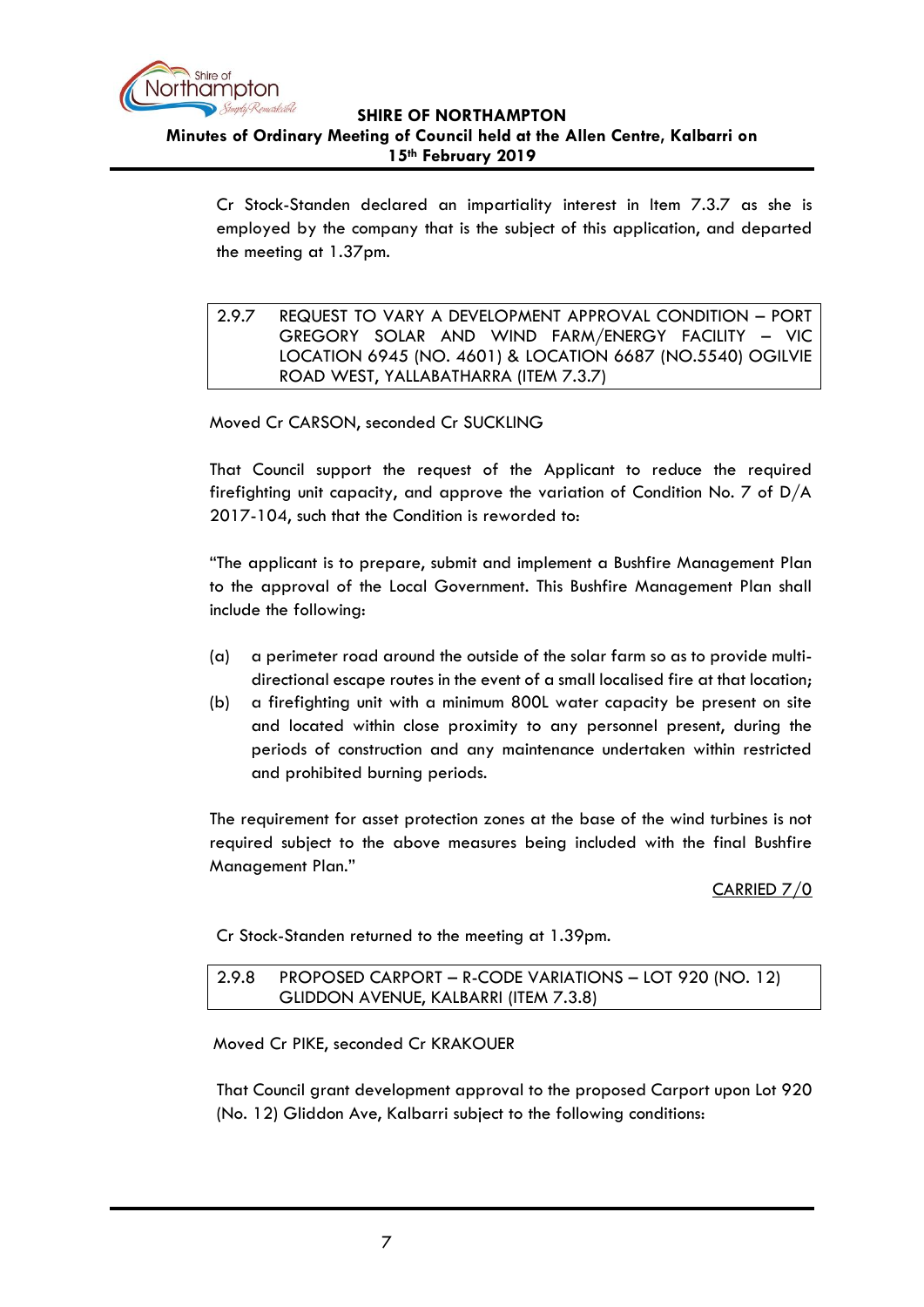

- 1. Development shall be in accordance with the attached approved plan(s) dated 15 February 2019 and subject to any modifications required as a consequence of any condition(s) of this approval. The endorsed plans shall not be modified or altered without the prior written approval of the Local Government;
- 2. Any additions to or change of use of any part of the building or land (not the subject of this approval) requires further application and development approval for that use/addition;
- 3. Any soils disturbed or deposited on site shall be stabilised to the approval of the local government;
- 4. The carport is to be constructed of colours and materials that are complementary to the existing structure and adjacent developments, to the approval of the local government;
- 5. A Building Permit shall be issued by the local government prior to the commencement of any work on the site;
- 6. Any lighting device is to be positioned and shielded as not to cause any direct, reflected or incidental light to encroach beyond the property boundaries or cause any glare nuisance to any nearby residents or passing motorists, to the approval of the local government;
- 7. No vehicles, trailer or boat trailers associated with Lot 920 (No. 12) Gliddon Ave, Kalbarri are to be parked within the road reserve area, and all vehicles belonging to the landowner or permanent/semipermanent residents are to be parked and stored wholly within the lot at all times; and
- 8. No paneling or screening shall be affixed to the side walls of the carport structure, so that the carport maintains visual permeability at all times to enhance visibility of vehicles entering and exiting the street upon Lot 920 and adjoining lots.

## Advice Notes

Note 1. If the development/use the subject of this approval is not substantially commenced within a period of 2 years, or another period specified in the approval after the date of determination, the approval will lapse and be of no further effect.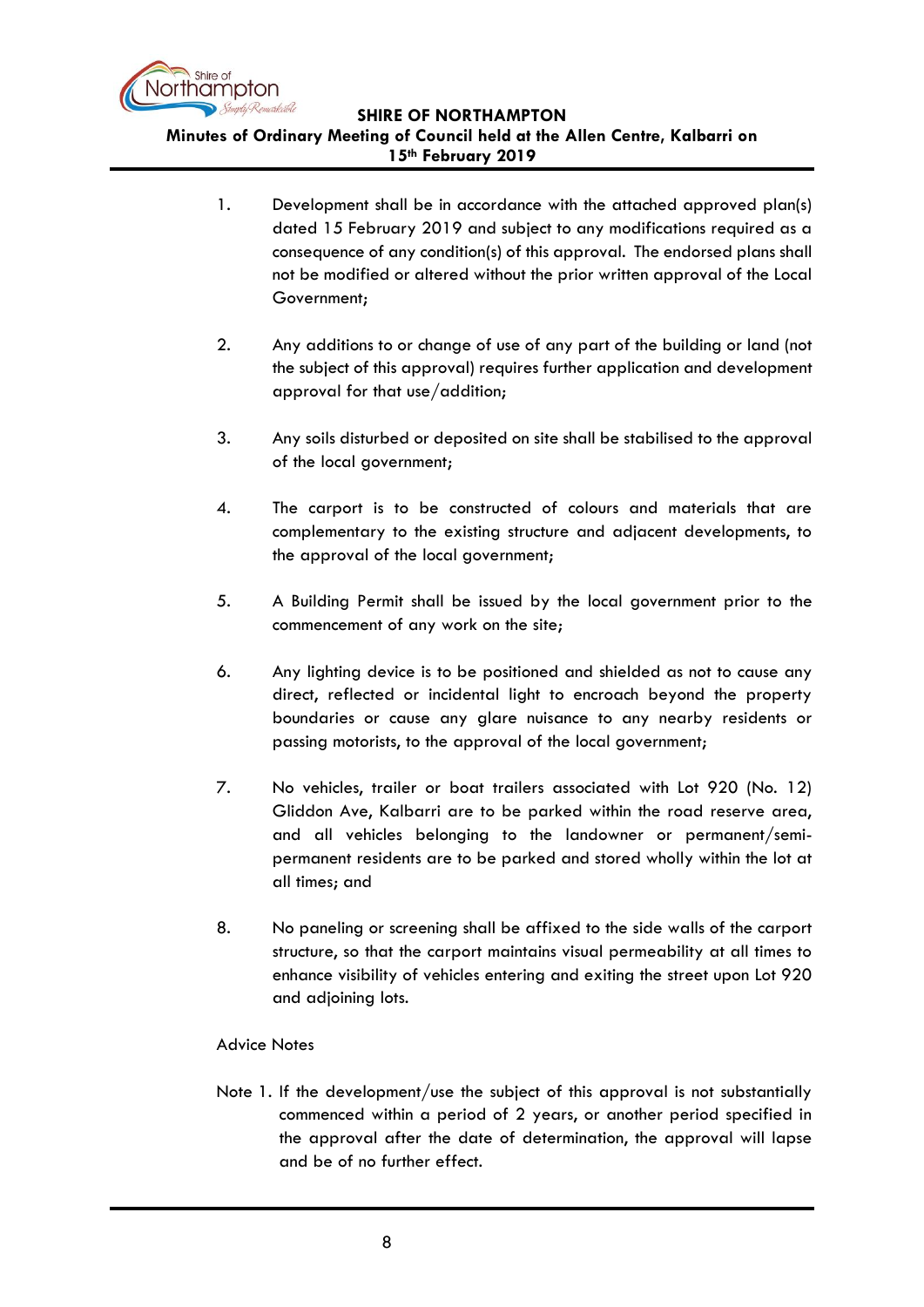

- Note 2. Where an approval has so lapsed, no development must be carried out without the further approval of the local government having first been sought and obtained.
- Note 3. If an applicant or owner is aggrieved by this determination there is a right of review by the State Administrative Tribunal in accordance with the Planning and Development Act 2005 Part 14. An application must be made within 28 days of determination.

CARRIED 8/0

## <span id="page-8-0"></span>2.9.9 SUMMARY OF PLANNING ITEMS (ITEM 7.3.9)

Noted.

<span id="page-8-1"></span>2.9.10 PROPOSED AMENDMENT TO MOBILE FOOD VAN DEVELOPMENT APPROVAL – RESERVE 52436 GREY STREET AND USE OF ROAD RESERVES (ITEM 7.3.10)

Cr Krakouer declared a financial interest in Item 7.3.10, as he has a business of a similar nature and could incur a gain or loss from the decision of Council, and departed the meeting at 1.45pm.

Moved Cr STEWART, seconded Cr CARSON

That Council:

- 1. Refuse the request of the Applicant to sell coffee from the mobile food vehicle upon Reserve 52436, as the location is within 300 metres of business that sells products of a similar nature, and therefore does not align with Council's Policies for Trading in Public Places or Itinerant Food Vendors; and
- 2. Determine that the request to extend trading hours by two hours is a minor amendment to the existing development approval D/A 2018-070, and support the Applicant's request to trade between the hours of 7am and 9pm.

## CARRIED 4/3

Cr's Suckling, Stock-Standen and Smith voted against the motion.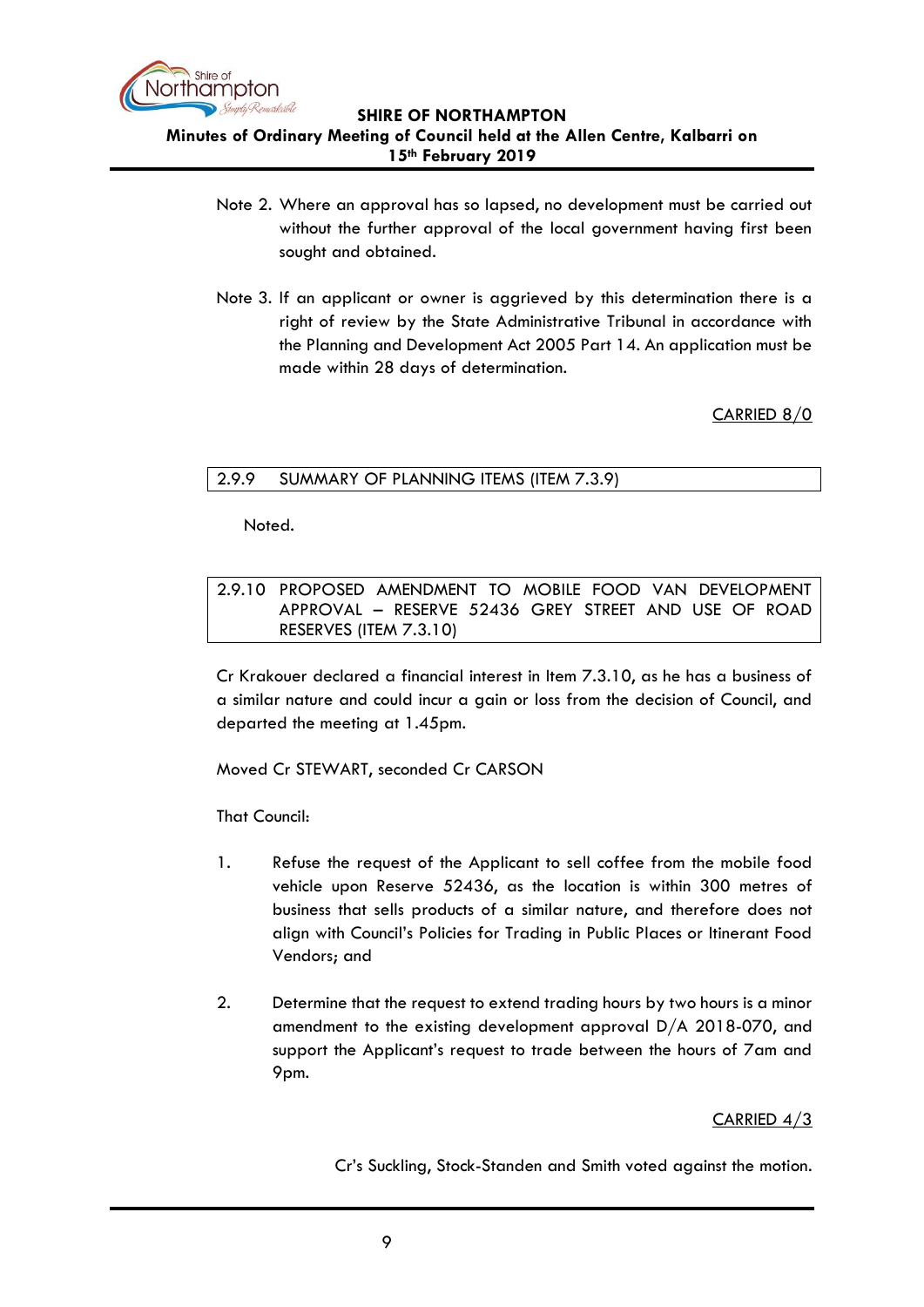

Cr Krakouer returned to the meeting at 1.57pm.

# <span id="page-9-1"></span><span id="page-9-0"></span>**2.10 FINANCE REPORT**

### 2.10.1 ACCOUNTS FOR PAYMENT (ITEM 7.4.1)

Moved Cr SIMKIN, seconded Cr STOCK-STANDEN

That Municipal Fund Cheques 21581 to 21619 inclusive totalling \$159,106.50, Municipal EFT payments numbered EFT18725 to EFT18984 inclusive totalling \$1,105,240.71, Trust Fund Cheques 2374 to 2407, totalling \$27,588.70, Direct Debit payments numbered GJ0608 to GJ0711 inclusive totalling \$440,830.15 be passed for payment and the items therein be declared authorised expenditure.

## CARRIED BY AN ABSOLUTE MAJORITY 8/0

#### <span id="page-9-2"></span>2.10.2 MONTHLY FINANCIAL STATEMENTS – DECEMBER 2018 (ITEM 7.4.2)

Moved Cr CARSON, seconded Cr KRAKOUER

That Council:

- 1. Adopts the Monthly Financial Report for the period ending 31st December 2018; and
- 2. Adopts the Monthly Financial Report for the period ending 31 January 2019.

CARRIED 8/0

## <span id="page-9-4"></span><span id="page-9-3"></span>**2.11 ADMINISTRATION & CORPORATE REPORT**

2.11.1 NORTHAMPTON BOWLING CLUB – RENEWAL OF LEASE (ITEM 7.5.1)

Withdrawn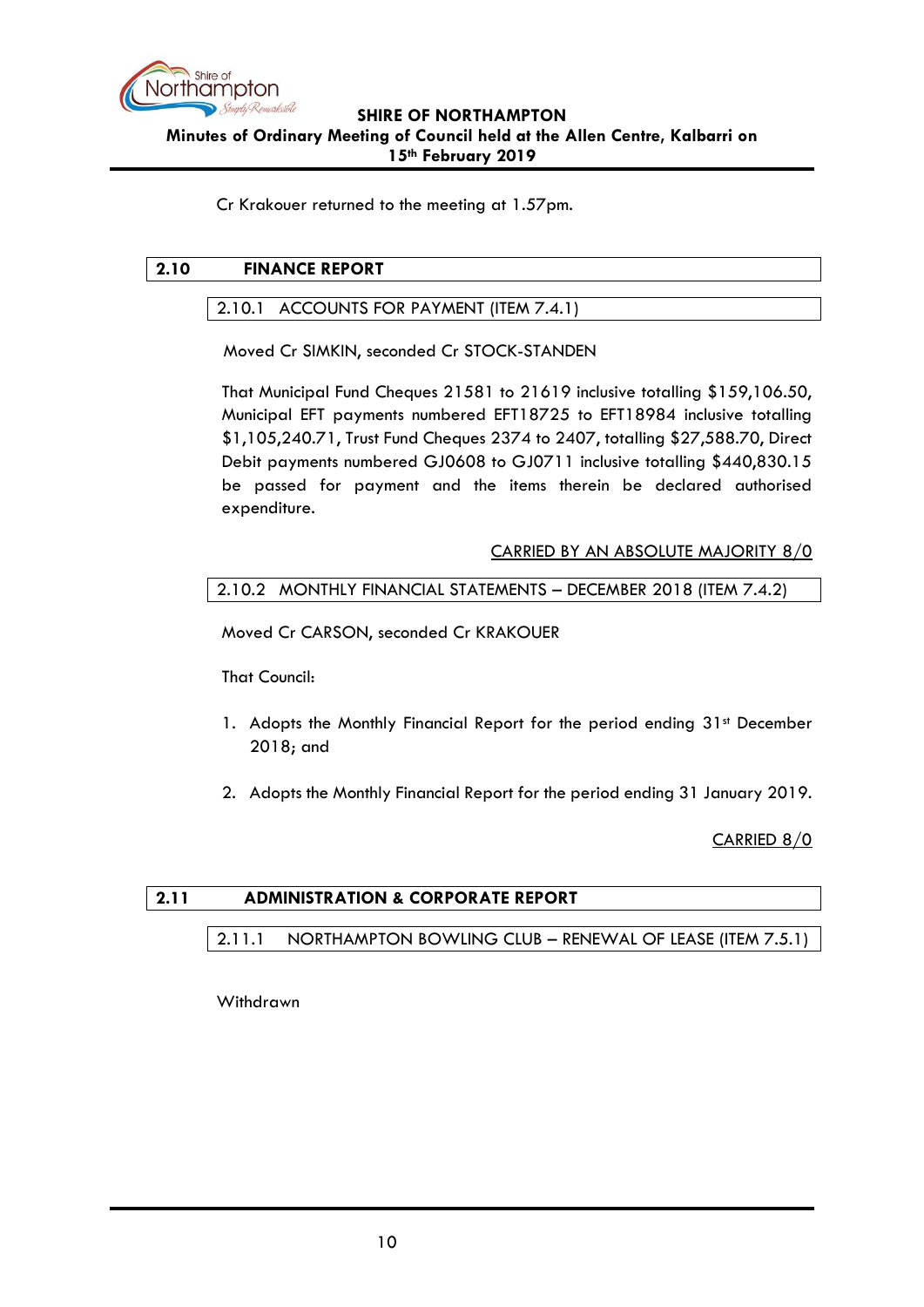

# <span id="page-10-0"></span>2.11.2 ABRI VOSSOS OLHOS FILM (ITEM 7.5.3)

Moved Cr CARSON, seconded Cr SIMKIN

That Council not support the re-allocation of the \$10,000 budget provision to be used as a leverage to seek possible grant funding for possible workshops to create the Abri Vossos Olhos film as the Council considers that this is a clear change in direction of the intent of the \$10,000 for tourism promotion through the production of a film as originally proposed and the obtaining of grant funding may not occur and may not guarantee local content and could take a number of years to complete which could result in further requests to Council for future funding.

In addition Council considers that the \$10,000 can be better used for existing tourism promotion/infrastructure issues it currently is experiencing.

CARRIED 7/1

Cr Pike voted against the motion.

## <span id="page-10-1"></span>2.11.3 NORTHAMPTON RSL BRANCH – RSL HALL RENOVATIONS (ITEM 7.5.3)

Moved Cr SUCKLING, seconded Cr KRAKOUER

That Council approve of the proposed upgrade works to the kitchen area and installation of air-conditioning to the main hall area and commit a contribution of \$5,000 to the project within the 2019/20 Budget.

## CARRIED 8/0

## <span id="page-10-2"></span>2.11.4 BASIS OF RATES – RANCH COURT SUBDIVISION (ITEM 7.5.4)

Moved Cr SUCKLING, seconded Cr SIMKIN

That Council request the Minister for Local Government to change the basis of rating for all properties in Ranch Court, Kalbarri from unimproved values to gross rental values as the use of GRV's is of benefit to the landowners in respect to the level of rates payable.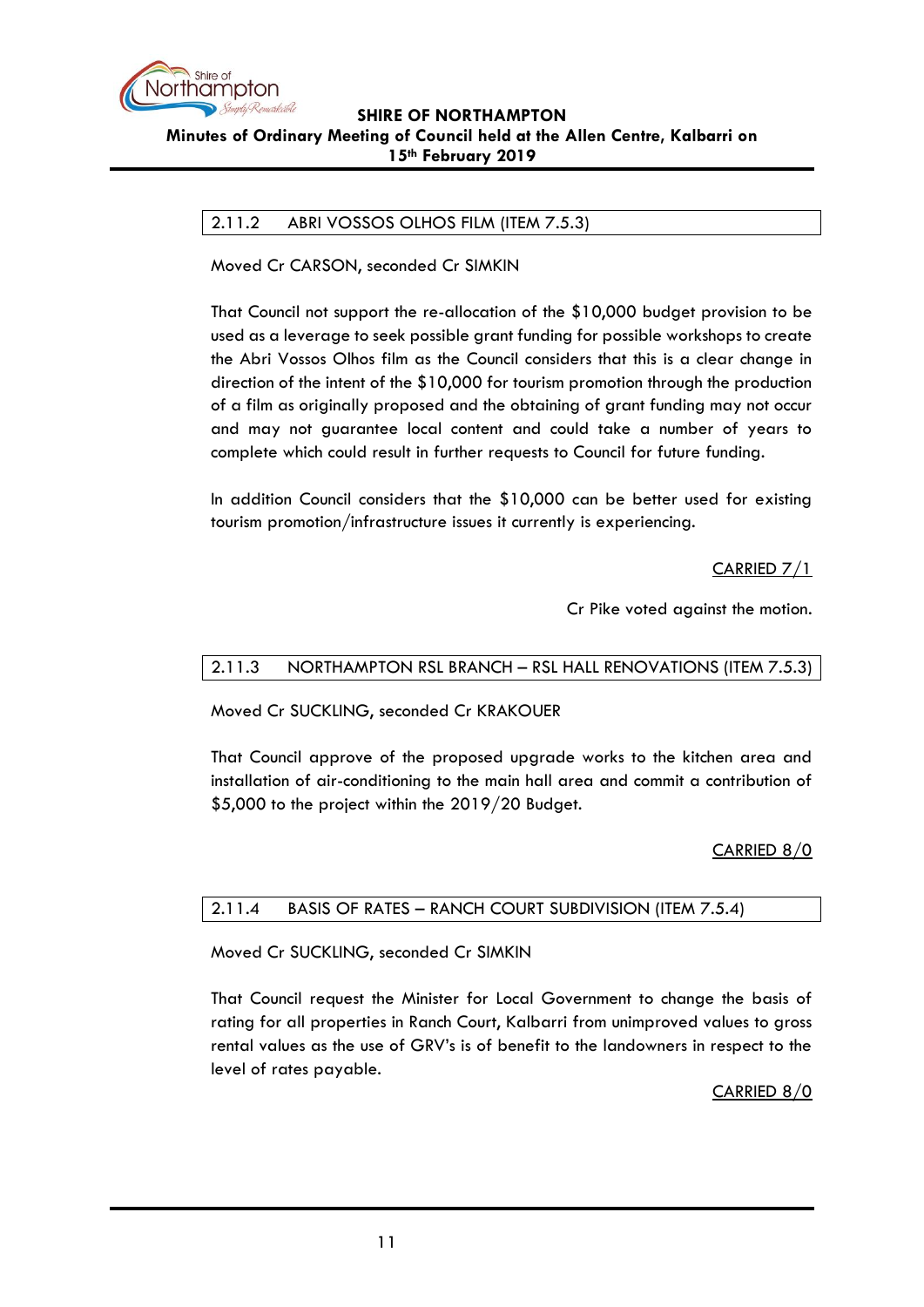

<span id="page-11-0"></span>2.11.5 CLOSURE OF PORTION OF MITCHELL STREET, HORROCKS (ITEM 7.5.5)

Moved Cr STOCK-STANDEN, seconded Cr SMITH

That Council approve of the closure of portion of road reserve, being 28m² of Mitchell Street, Horrocks as per the provisions of Section 58 of the *Land Administration Act 1997*.

CARRIED 8/0

#### <span id="page-11-1"></span>2.11.6 KALBARRI PUBLIC ACCESS WAY (PAW) IMPROVEMENTS (ITEM 7.5.6)

Moved Cr PIKE, seconded Cr STEWART

That Council engage the services of Ecoscape to provide a detailed landscape plan of the Central Shopping precinct PAW area for streetscape improvements, including, shelters, seating and gardens at a cost of \$3,800 (exclusive of GST) and this be declared authorised expenditure.

#### CARRIED BY AN ABSOLUTE MAJORITY 8/0

## <span id="page-11-2"></span>2.11.7 RELOCATION OF RAILWAY CARRIAGE (ITEM 7.5.7)

Moved Cr PIKE, seconded Cr STEWART

That Council support the request of the Northampton Friends of the Railway, and approve expenditure of \$4,320 towards the cost of relocating the railway carriage as requested, and this be declared authorised expenditure.

#### CARRIED BY AN ABSOLUTE MAJORITY 8/0

#### <span id="page-11-3"></span>**2.12 SHIRE PRESIDENT'S REPORT**

Since the last Council meeting Cr Simkin reported on his attendance at the following:

30/1/2019 WALGA Local Government Act Review forum

### <span id="page-11-4"></span>**2.13 DEPUTY PRESIDENT'S REPORT**

Since the last Council meeting Cr Krakouer reported on his attendance at the following:

30/1/2019 WALGA Local Government Act Review forum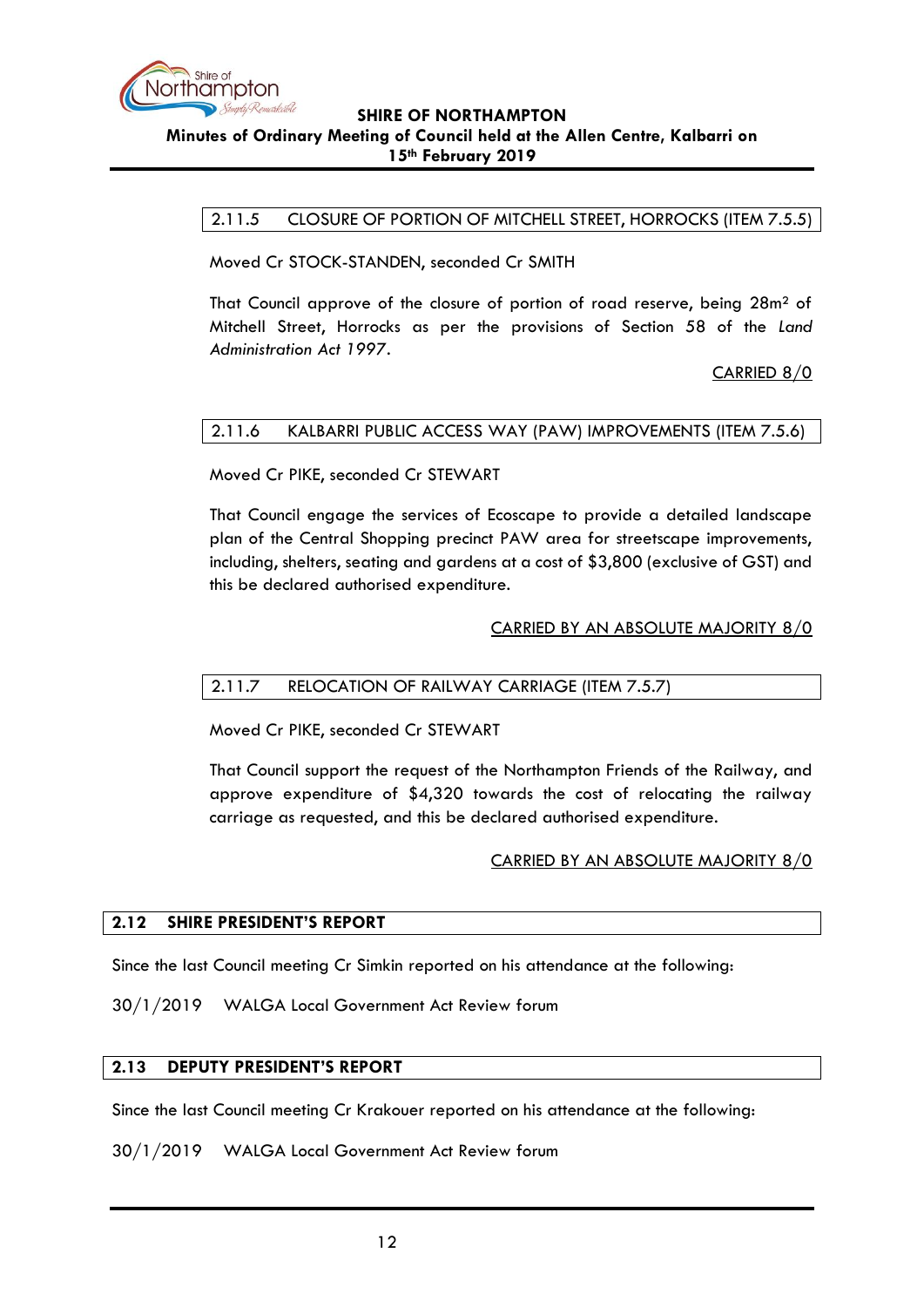

#### **Minutes of Ordinary Meeting of Council held at the Allen Centre, Kalbarri on 15th February 2019**

## <span id="page-12-1"></span><span id="page-12-0"></span>**2.14 COUNCILLORS' REPORTS**

2.14.1 CR SMITH

Since the last Council meeting Cr Smith reported on his attendance at:

| 8/1/2019  | Kalbarri Visitor Centre meeting |
|-----------|---------------------------------|
| 12/1/2019 | <b>MEEDAC Community forum</b>   |

### <span id="page-12-3"></span><span id="page-12-2"></span>**2.15 NEW ITEMS OF BUSINESS**

#### 2.15.1 FORMATION OF NEW SKATE AND SCOOTER PARK COMMITTEE – HORROCKS BEACH

Cr Stock-Standen advised that there will be a skate and scooter park committee meeting next Thursday 21 February 2019 at 5.30pm at the Horrocks Community Centre.

Cr Stock-Standen will update Council as new information regarding the committee and future projects comes to hand.

#### <span id="page-12-4"></span>2.15.2 NOMINATION OF KALBARRI ROADWISE COMMITTEE FOR AUSTRALIAN AWARDS

Cr Pike advised that the Kalbarri Roadwise Committee have been nominated for the Australian Roadwise Awards and four Kalbarri Roadwise representatives will be attending the awards event in Melbourne. Cr Pike has requested that Council consider contributing to the travel and accommodation costs for those representatives to attend that event.

#### Moved Cr STOCK-STANDEN, seconded Cr STEWART

That Council support the request and approve an allocation of \$1,000 to be put towards the travel and accommodation expenses of the four representatives of the Kalbarri Roadwise Committee to attend the National Roadwise Awards in Melbourne, and this be declared authorised expenditure.

#### CARRIED BY AN ABSOLUTE MAJORITY 8/0